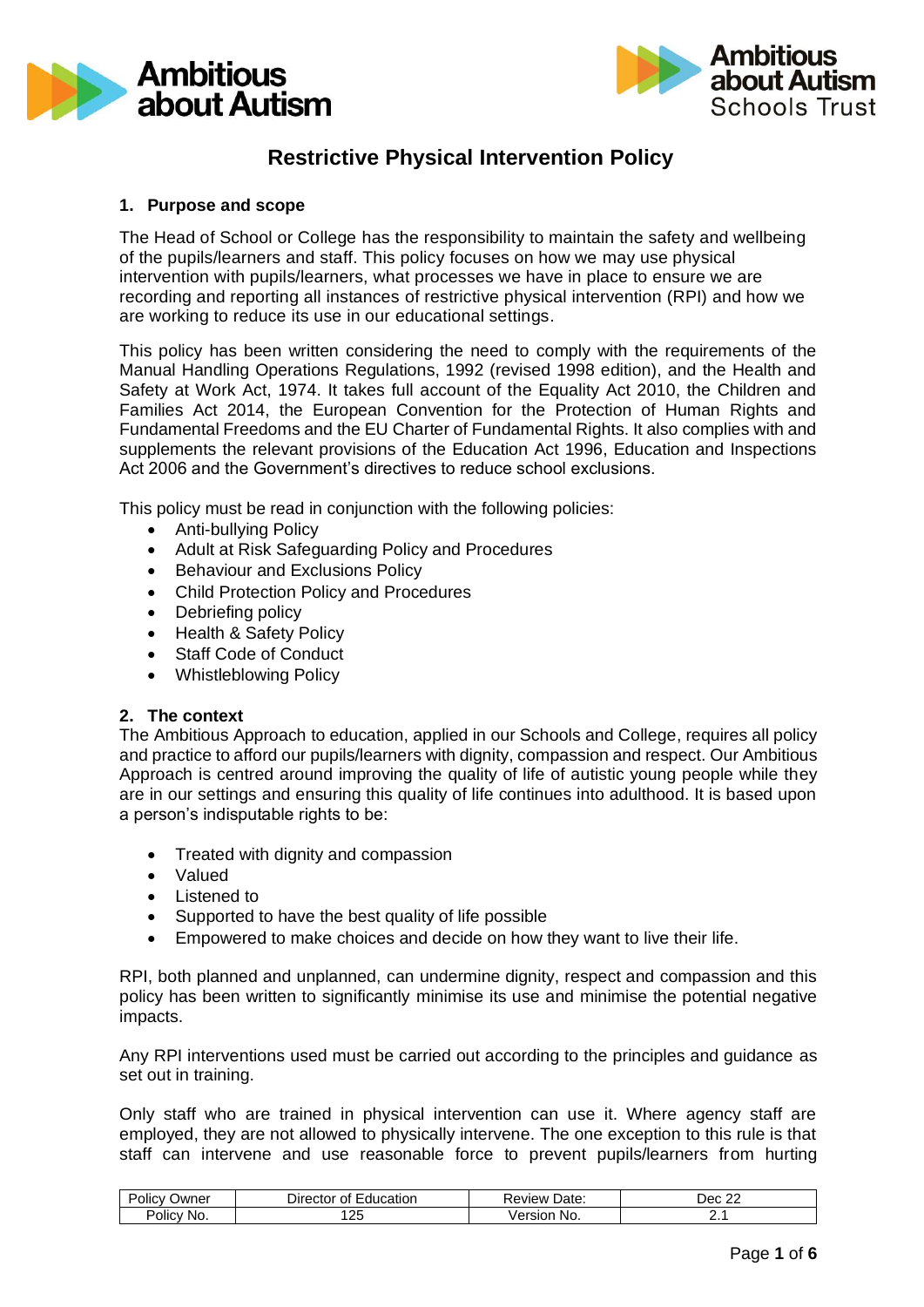themselves or others.

## **3. Our Principles**

- Our Schools and College promote Positive Behaviour Support (PBS); providing the right support at the right time. We teach children and young people new skills to minimise behaviour that challenges and seek for the child/young person to engage in these new skills because they improve their life/make life interesting/meaningful for them.
- For some of our children and young people we will also pay regard to function-based interventions, motivation and reinforcement.
- We understand that behaviour that challenges has a communicative intent.
- Where RPI is required it will only be used as a last resort; where a pupil/learner is putting themselves or others at risk and all other non-restraints have proved to be unsuccessful. It must be reasonable, proportionate and necessary and must never be used as a punitive measure.
- At all times our staff will be committed to using 'the least to most' approach to physical intervention.
- Not all behaviour that challenges requires RPI. Staff must try proactive strategies in the first instance.
- Where staff use or observe a RPI that causes them concern it is their duty to report this by following the processes set out in our safeguarding policies.
- We have a duty of care to ensure pupils/learners and staff are kept safe.
- We are committed to making learning motivating and engaging. We carefully monitor attendance and put systems in place to support pupils/learners and their families if attendance falls below the required target. This will often include working with external agencies.

## **4. Terminology / Definitions**

The term 'positive handling' is often used to describe physical intervention/restraint. We have chosen to use the term 'physical intervention' because, based on personal testimony, people who have been restrained rarely experience such interventions as 'positive handling'. In calling it 'physical intervention' we aim to avoid the potential for language softening perceptions and, instead, seek to keep staff focussed on the key issues that need to be held in mind.

In this policy we define 'behaviour that challenges' as

*'behaviour of such intensity, frequency or duration that the physical safety of the person or others is likely to be placed in serious jeopardy, or behaviour which is likely to seriously limit or delay access to and use of ordinary community facilities'*

Any intervention aimed to deliberately punish a learner/pupil, or which is primarily intended to cause pain, injury or humiliation is unlawful and will be considered an act of gross misconduct. Examples of this include hitting, pushing, slapping, kicking, poking or prodding a pupil/learner. Staff who engage in any such act would render themselves liable for dismissal and being referred to the Disclosure and Barring Service (DBS).

### **5. The importance of the environment**

The importance of the environment can serve to nurture and enrich, and facilitate development, but can also disrupt and thwart, leading to less optimal development, disharmony, defiance, developmental regression or alienation. All of which can lead to behaviours that challenge. Meeting pupil's/ learner's needs removes the need to employ physical intervention. The Ambitious Approach involves attending to physical and psychological needs by:

| -<br>. .<br>olic\<br>Jwner<br>v | Education<br>$D$ irector<br>0t | Date:<br>∴eview ∧    | $\sim$<br>. Jer<br>. |
|---------------------------------|--------------------------------|----------------------|----------------------|
| Policy<br>∵No.                  | ו רו<br>້                      | ersior<br>No<br>ver. |                      |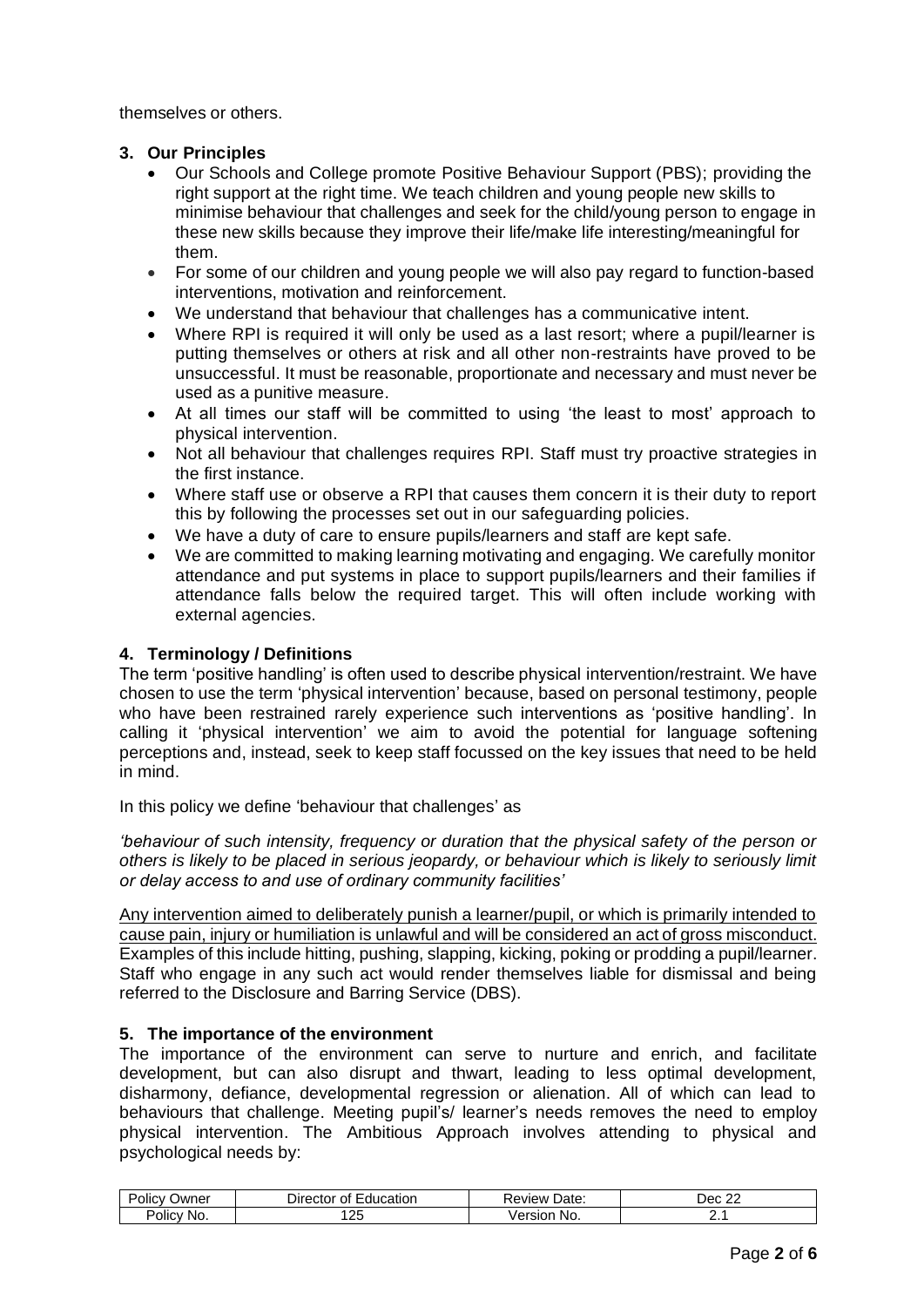- *Employing impactful, high quality teaching*. Our teachers:
	- o engage in high quality instruction.
	- o create a classroom climate that has high expectations whilst recognising and promoting students' self-worth
	- o have enhanced pedagogical knowledge relating to autism.
- *Meeting physical needs*. Our staff monitor:
	- o hunger
	- o tiredness
	- o feeling unsafe
	- o over stimulation
	- o under stimulation.
- *Meeting psychological needs*. Our staff promote:
	- o Autonomy: Creating as many opportunities as possible for learners to exercise the need for autonomy and limiting, as far as possible, practices that undermine autonomy. They also build learners capacity and tolerance to manage situations where autonomy is limited.
	- o Competence: Organising the environment and tasks so learners can be effective in their interactions with the environment.
	- o Relatedness: Developing and maintaining strong and supportive emotional bonds between staff and learners

### **6. Reducing the use of RPI**

All interventions should be in accordance with individual BSP and will be in place for an appropriate period. The desired outcome of the PBS approach is that over time learners' skills and quality of life will increase and inversely the rate of challenging behaviour will decrease. Physical interventions will be systematically faded out as determined by data, transdisciplinary review and monitoring.

The Senior Leader responsible for School Wide/College wide PBS within the setting is responsible for ensuring minimal rates of physical intervention. We gather and report on data termly around the use of physical interventions in our settings. We report to the following;

- Governing Body
- Education Committee
- Safeguarding Board
- Board of Trustees

### **7. Assessing the need for physical intervention and documenting it**

The need for the use of physical intervention will be assessed on an individual basis. Each learner will have a Risk Assessment of Challenging Behaviour. Should the pupil/learner meet the criteria for "planned intervention" it will be identified in the Risk Assessment of Challenging Behaviour that they will also have a Behaviour Support Plan; forming part of the Risk Assessment. The BSP will detail what are known as "planned physical interventions".

These documents are monitored and reviewed as part of a Trans-Disciplinary Team process. Even when a good BSP is in place, there may be times when challenging behaviours occur. At such times it may be necessary to physically intervene where there is:

- 1. An immediate and clear risk to the pupil/ learner's, or others' safety;
- 2. An immediate and clear risk of serious damage to property;

| .<br>Policy<br>Jwner | Director<br>Education<br>Οt | Date:<br>Review       | $\sim$<br>Dec<br>. |
|----------------------|-----------------------------|-----------------------|--------------------|
| NO.<br>Policv        | ו רו<br>້                   | /ersior<br>No.<br>ver | . .                |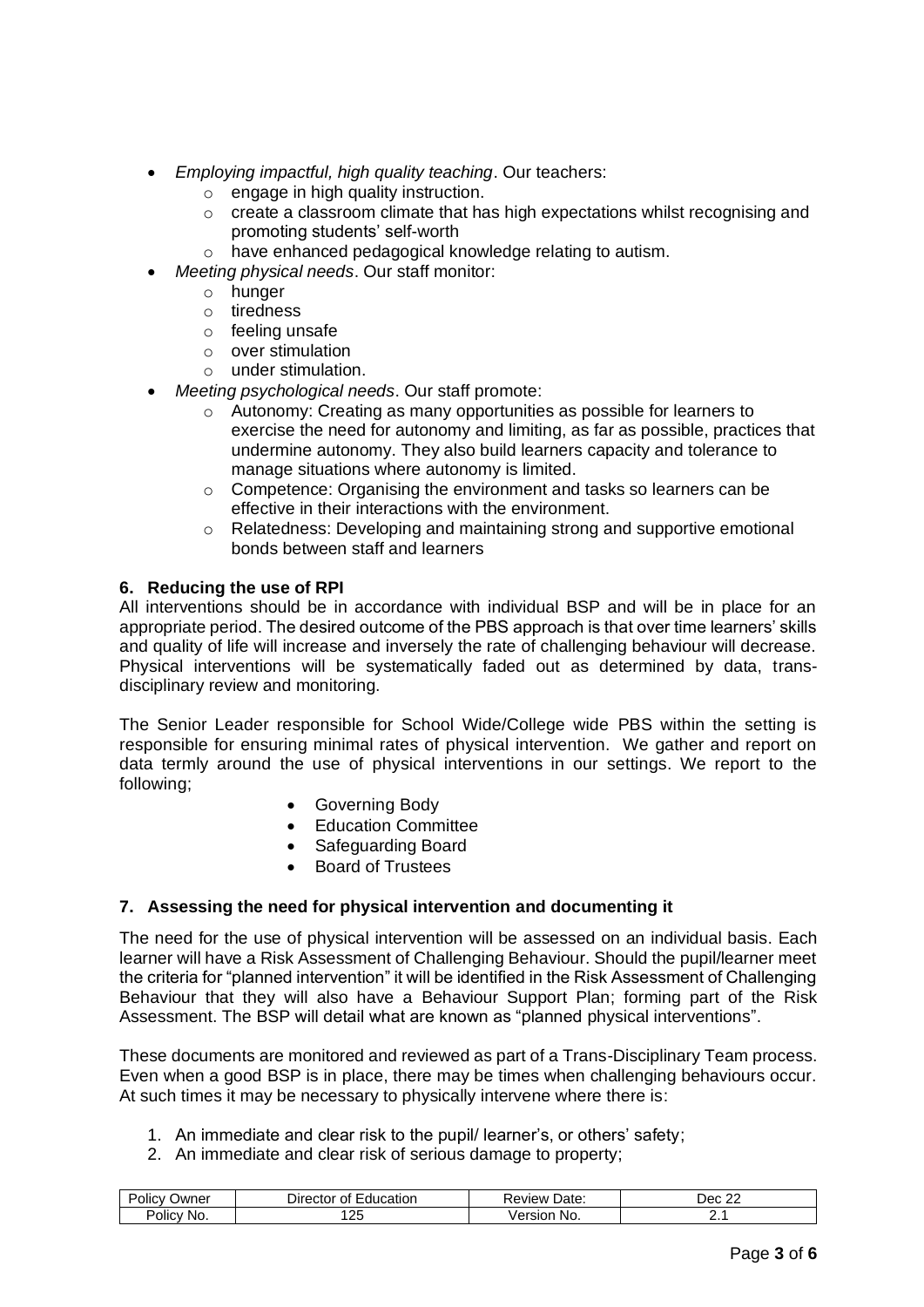3. An immediate and clear risk of a criminal offence being committed.

If possible, when a challenging behaviour does occur that might be categorised as a Category 4 or 5 incident, it is important that a member of the Senior Leadership Team is called to the incident. Where the physical intervention used is not listed in the BSP, this is known as an "unplanned restraint".

In each learner's Behaviour Support Plan (BSP) the number of proactive strategies must be greater than the reactive strategies – these include how to support the learner/pupil in a person-centred way, promoting success and redirecting early warning signs of challenging behaviour. Reactive strategies must list non-physical strategies with increasing levels of intensity that must be attempted prior to using physical intervention. The only exception to this is where a learner's/pupil's safety is at imminent risk, e.g. running onto a road.

The use of ALL planned and unplanned RPI must be recorded in Behaviour Watch.

### **8. Recording a RPI**

**All** restraints, both planned and unplanned, must be recorded in Behaviour Watch, our cloud based reporting system. Staff will be trained during their induction period in reporting. In short

- If an intervention is set out in a young person's BSP then it gets recorded as a **planned physical intervention** under the behaviour that challenges tab.
- If an intervention is not in a young person's BSP and lasts longer than 15 minutes or results in injury to either the learner or a staff member than it needs to be recorded under the behaviour that challenges tab as an **unplanned physical intervention**.

#### **9. Debriefing**

Debriefing after an incident is essential in supporting staff, pupils and learners to learn from the experience and use it to inform best practice. Staff are provided with opportunities to debrief with appropriate members of staff from across the transdisciplinary team. or utilising 'Empathy' employee assistance and therapy services.

Debriefs with staff occur after any incident. This can be on an individual basis or as a part of a team, and may be utilised to inform decisions on changes to existing Behaviour Support Plans, Risk Assessments of Challenging Behaviour and Positive Handling Plans, or identify where training/support for staff may be needed.

Learners/pupils are also given appropriate debriefs after an incident, so they are supported to understand the situation that has just occurred. This may take place through talking about the incident with a trusted member of staff, or for some learners, the use of social stories or other supportive communication aids.

There should be a clear delineation between debriefing for emotional purposes and debriefing for business purposes e.g. to learn lessons from an event

### **10. Monitoring and Reviewing Systems**

All Incident/Accident Reports must be checked by a nominated individual, this will differ in each of the settings. The nominated lead will alert a Team Teach trainer/BA or the senior leader with responsibility for behaviour when either a planned or unplanned restraint has been used. It is the responsibility of this person to (1) ensure this has been recorded appropriately on the RPI log, and (2) to review the BSP / Risk Assessment for Challenging Behaviour where an unplanned RPI was utilised, or guidelines provided are demonstrated to not meet the learners needs.

| .<br>∽<br>Jwner<br>JIICV | Director<br>Education<br>Οt | Date:<br>eview      | $\sim$<br>∩∩د .<br>. |
|--------------------------|-----------------------------|---------------------|----------------------|
| olicy<br>NO.             | .05<br>້                    | No<br>ersior<br>ver |                      |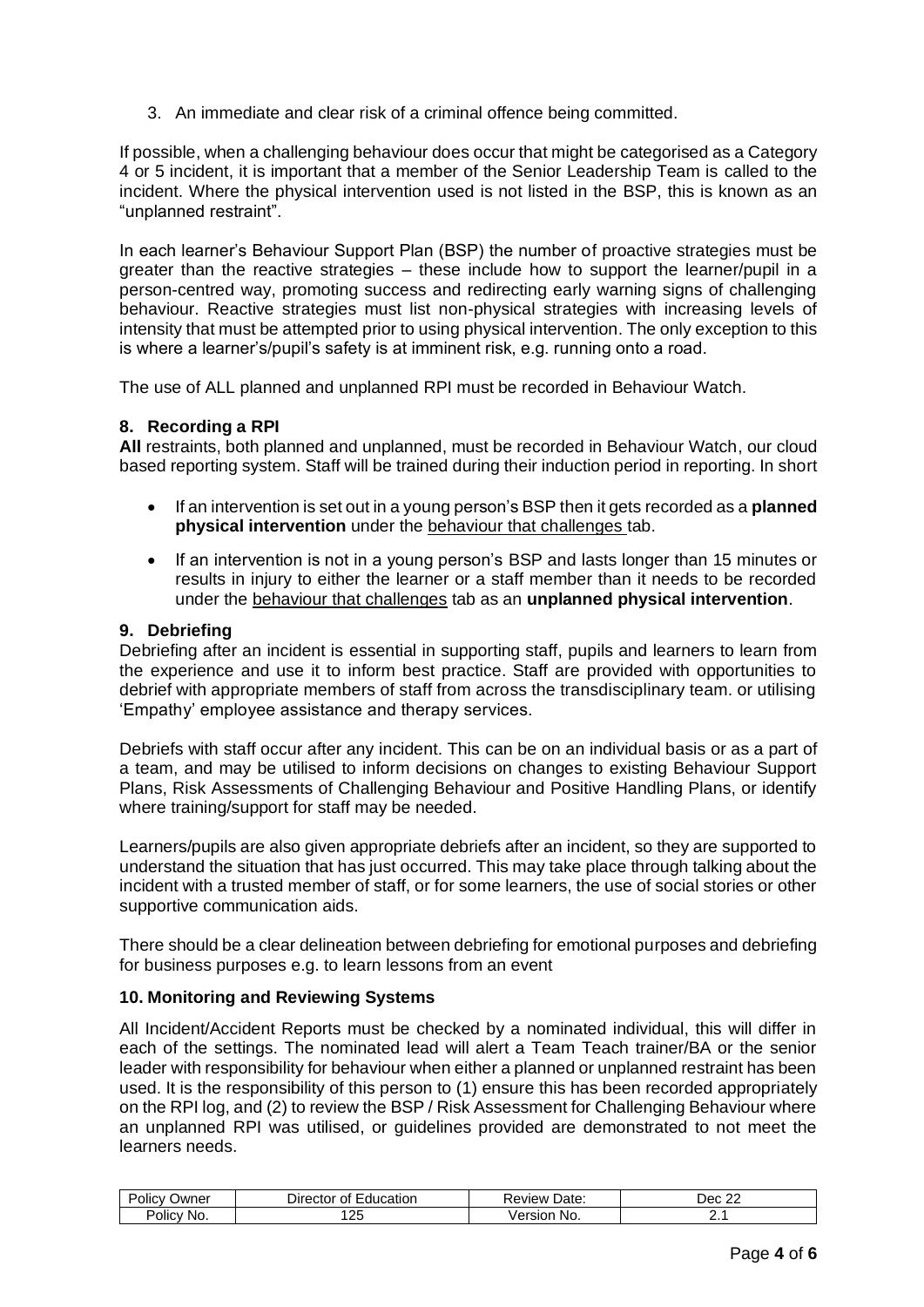Each setting must have in place a means of tracking any changes to a Risk Assessment for Challenging Behaviour / PHP when it gets updated. This must include the reasons for change and what changes have come about as a result.

The lead person for H&S/RPI in each of the settings reviews all Incident/Accident reports weekly and completes a more detailed analysis of incidents. Both reviews and analyses are reported to the Senior Leadership Team on a monthly basis. In addition, termly Health and Safety Reports are completed which detail incident, accident and near miss events, pink/red book entries and RIDDOR reports with a comparison of events against previous years' entries.

RPI logs are audited monthly by the learner's Behaviour Analyst to ensure:

- RPI is being recorded when it has been used;
- The RPI log is completed with the appropriate information;
- Interventions are used in an appropriate manner (i.e. where non-restraints have been unsuccessful in keeping the young person safe);
- To monitor the frequency of RPI; where there is an increasing trend in RPI the Behaviour Analyst must review the Behaviour Support Plan accordingly;
- When a PHP is being reviewed a Team Teach tutor/trainer must be involved as they are responsible for ensuring correct assessment of Team Teach techniques.

Behaviour Analysts will archive RPI logs monthly (following audit). These records will be stored for a minimum of 75 years.

### **11. Communicating with Parents/Carers**

Partnership with parents/carers is crucial. All parents/carers are asked to sign their son/daughter's home school/college agreement and parental/carer views are considered for the individual young persons' behaviour plan which specifies the techniques to be used with their young person. In this regard, parental consent to use RPI is secured as part of admission. Parents/carers have a right to know when RPI is used and accordingly will be sent home notification of when any unplanned restrictive intervention occurs or if any injury occurs. They will also be offered an opportunity to discuss RPI and any on-going behaviour management strategies that are being adopted with their son/daughter's BA.

#### **12. Training**

**It is important that all staff are autism confident. They need to be deemed competent and confident to do their job well.** 

- All staff will receive autism training, safeguarding training and physical intervention training as part of their induction.
- All staff will take part in regular refreshers and workshops in the appropriate use of RPI.
- All staff will have training in recording RPIs in BehaviourWatch.

| .<br>$\sim$<br>Jwner<br>'olicv | Education<br><i>D</i> irector<br>0t. | Date:<br>Review & | $\sim$<br>Dec<br>-- |
|--------------------------------|--------------------------------------|-------------------|---------------------|
| .<br>'olicv<br>No.             | $\sim$<br>تے،                        | No.<br>ме.        | <u>.</u>            |